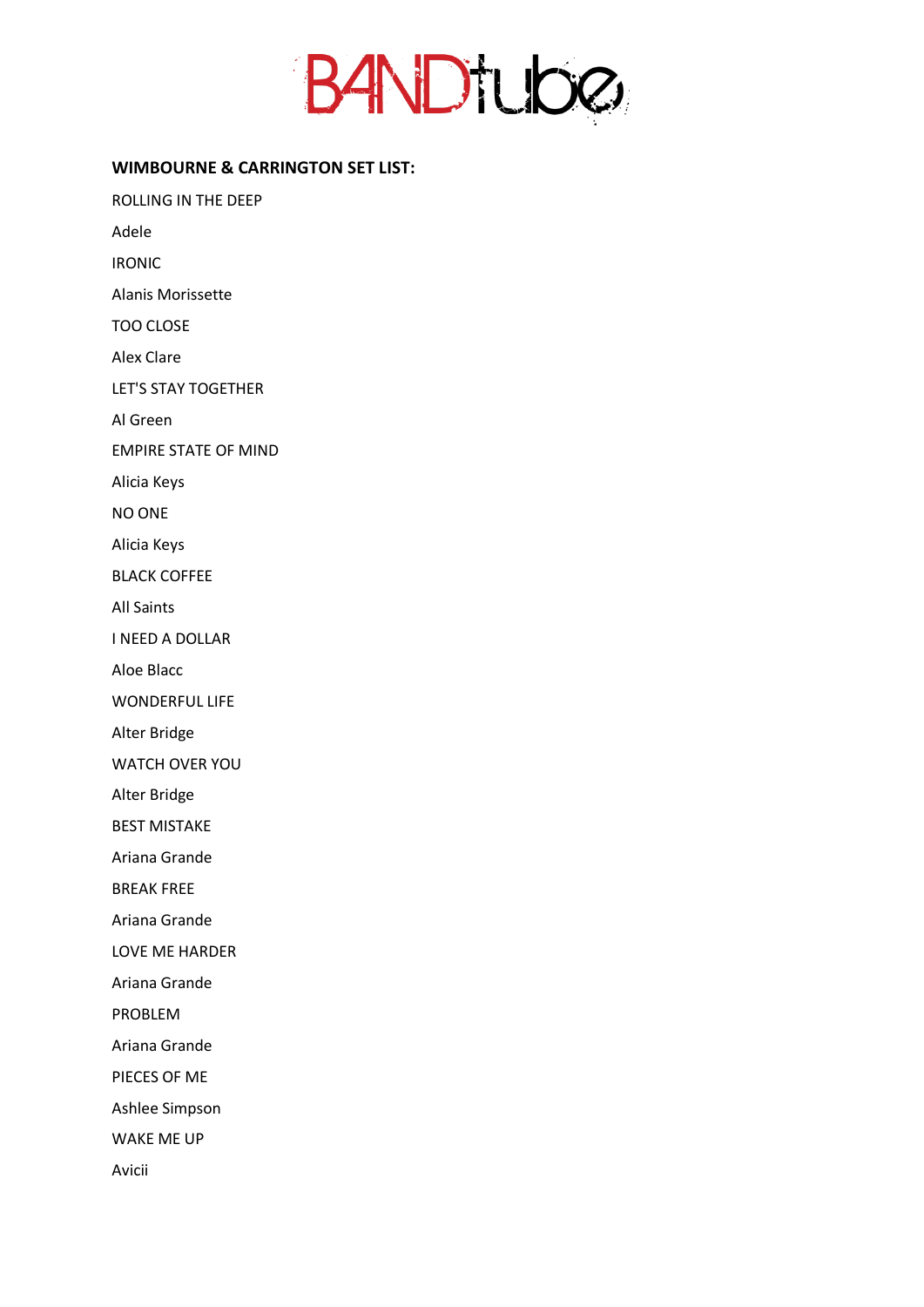

COMPLICATED

Avril Lavigne

ROMEO

Basement Jaxx

POMPEII

Bastille

STAND BY ME

Ben E King

ONLY LOVE

Ben Howard

LOVELY DAY

Bill Withers

BLACKBIRD

The Beatles

EIGHT DAYS A WEEK

The Beatles

LET IT BE

The Beatles

HEY JUDE

The Beatles

COME TOGETHER

The Beatles

CRAZY IN LOVE

Beyonce

LONELY BOY

Black Keys

HEART OF GLASS

Blondie

NOTHIN' ON YOU

B.O.B

BEYOND THE SEA

Bobby Darin

SKINNY LOVE

Bon Iver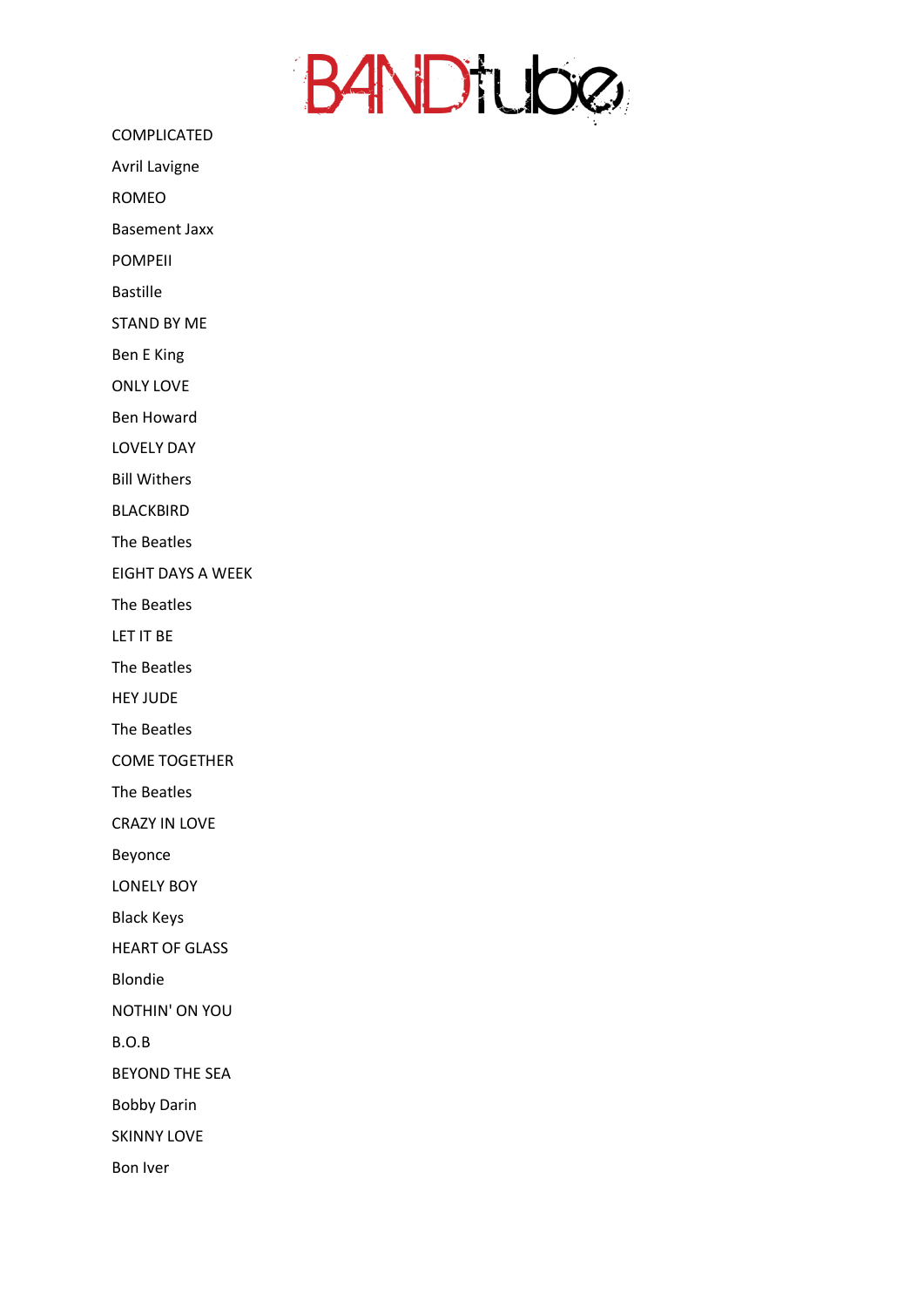

WANTED DEAD OR ALIVE

Bon Jovi

FIRST DAY OF MY LIFE

Bright Eyes

LOCKED OUT OF HEAVEN

Bruno Mars

**TREASURE** 

Bruno Mars

UPTOWN FUNK

Bruno Mars

HEAVEN

Bryan Adams

WHEREVER YOU WILL GO

The Calling

CALL ME MAYBE

Carly Rae Jepson

WILD WORLD

Cat Stevens

THOUSAND YEARS

Christina Perri

THE GIRL

City & Colour

WHAT WOULD YOU DO?

City High

RATHER BE

Clean Bandit

BUBBLY

Colbie Caillat

DON'T PANIC

Coldplay

MAGIC

Coldplay

PARADISE

Coldplay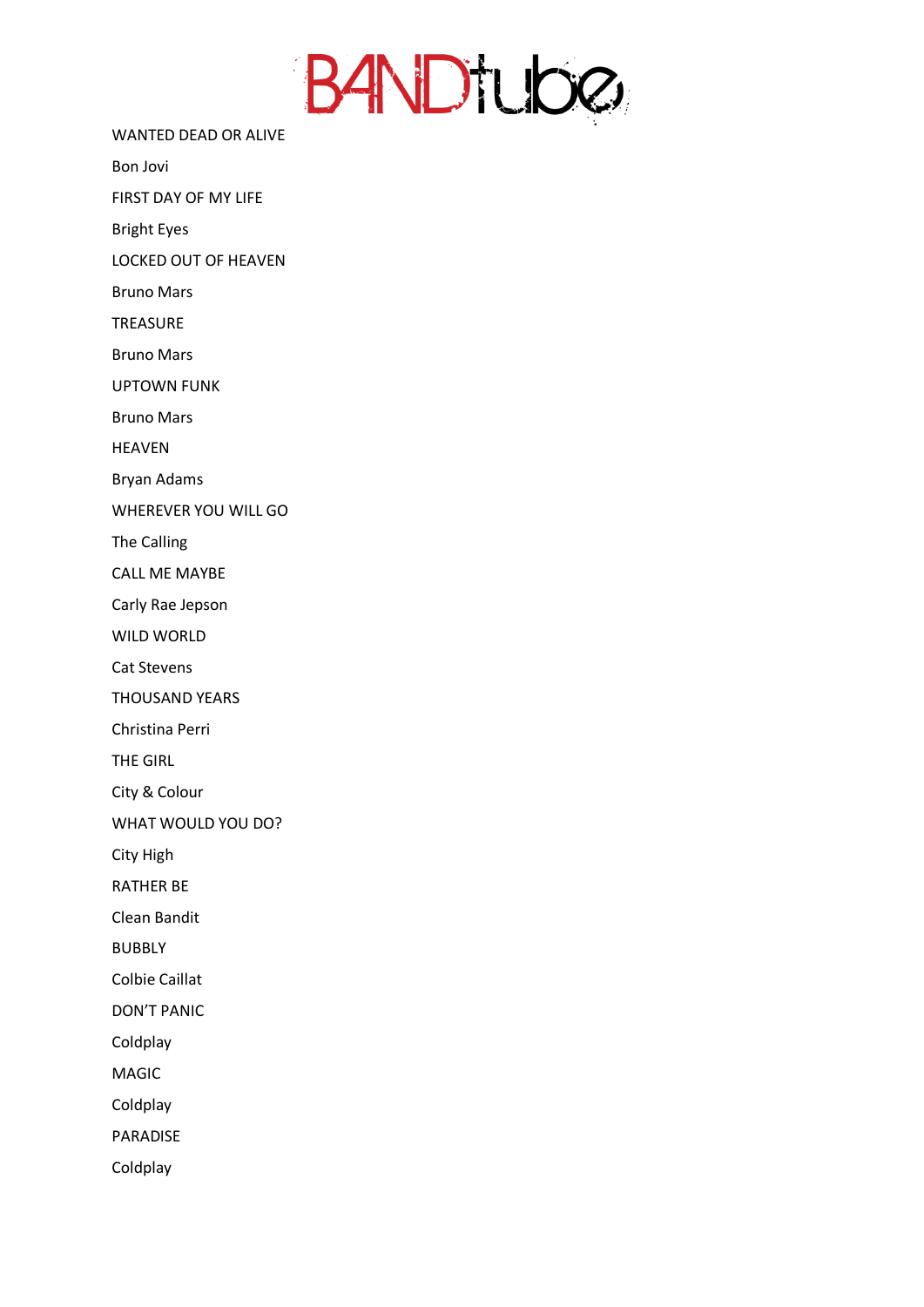BANDTUDE

THE SCIENTIST

Coldplay

YELLOW

Coldplay

LIKE A STAR

Corinne Bailey Rae

PUT YOUR RECORDS ON

Corrine Bailey Rae

BIG YELLOW TAXI

Counting Crows

UP ALL NIGHT

Counting Crows

FRIDAY I'M IN LOVE

The Cure

MOVE ON UP

Curtis Mayfield

TIME AFTER TIME

Cyndi Lauper

GET LUCKY

Daft Punk

CRASH INTO ME

Dave Matthews Band

YOU MIGHT DIE TRYING

Dave Matthews Band

SPACE ODDITY

David Bowie

BABYLON

David Gray

THIS YEAR'S LOVE

David Gray

AINT THAT A KICK IN THE HEAD

Dean Martin

I WILL FOLLOW YOU INTO THE DARK

Death Cab For Cutie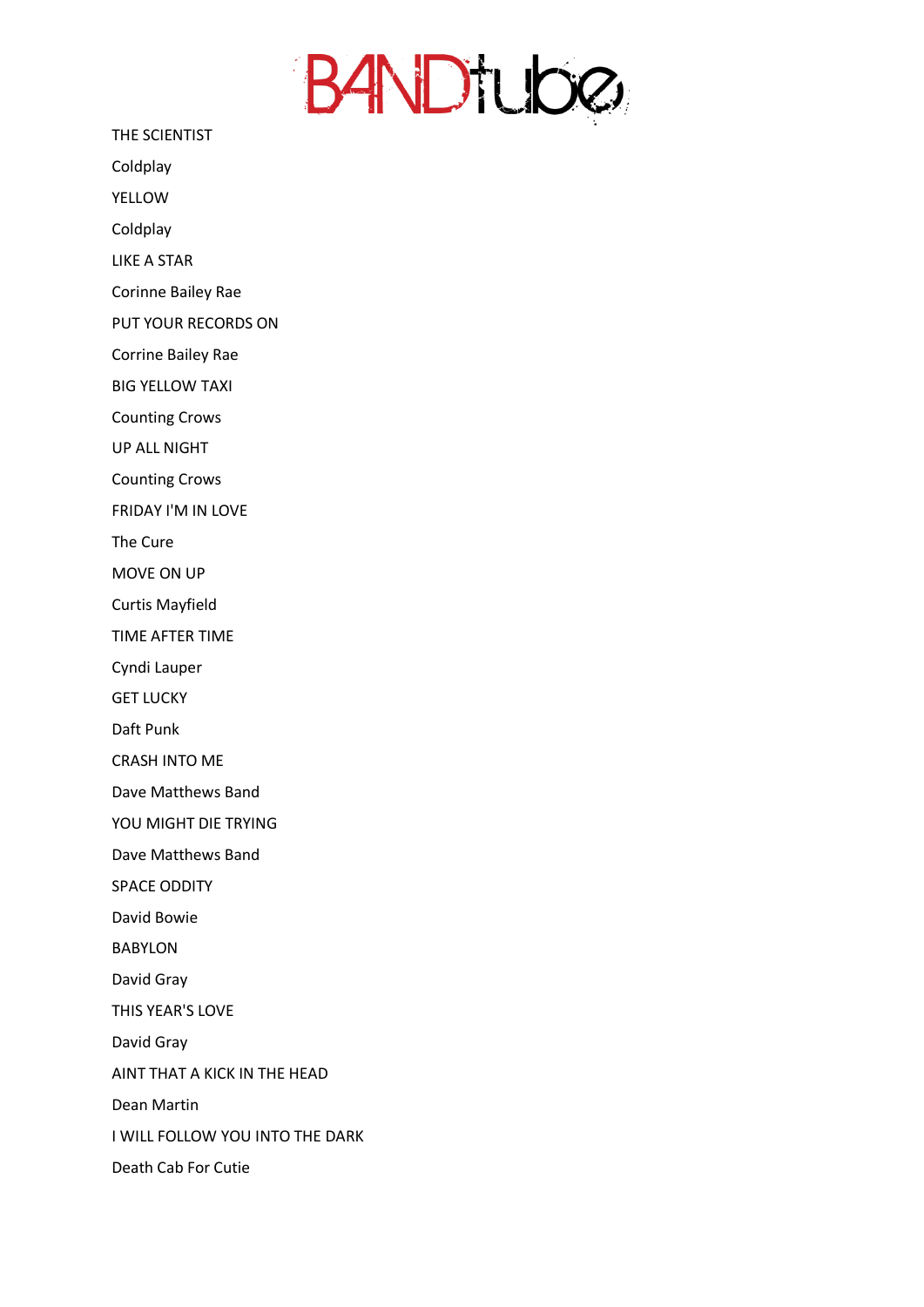

SOUL MEETS BODY

Death Cab For Cutie

BREAKFAST AT TIFFANYS

Deep Blue Something

NOTHING EVER HAPPENS

Del Amitri

**SKYSCRAPER** 

Demi Lovato

KISSING YOU

Des'ree

THANK YOU

Dido

GOOD ENOUGH

Dodgy

JOLENE

Dolly Parton

LIGHT MY FIRE

The Doors

HOLD ON WE'RE GOING HOME

Drake

SAVE TONIGHT

Eagle Eye Cherry

DESPERADO

Eagles

HARD SUN

Eddie Vedder

A-TEAM

Ed Sheeran

LEGO HOUSE

Ed Sheeran

GIVE ME LOVE

Ed Sheeran

THINKING OUT LOUD

Ed Sheeran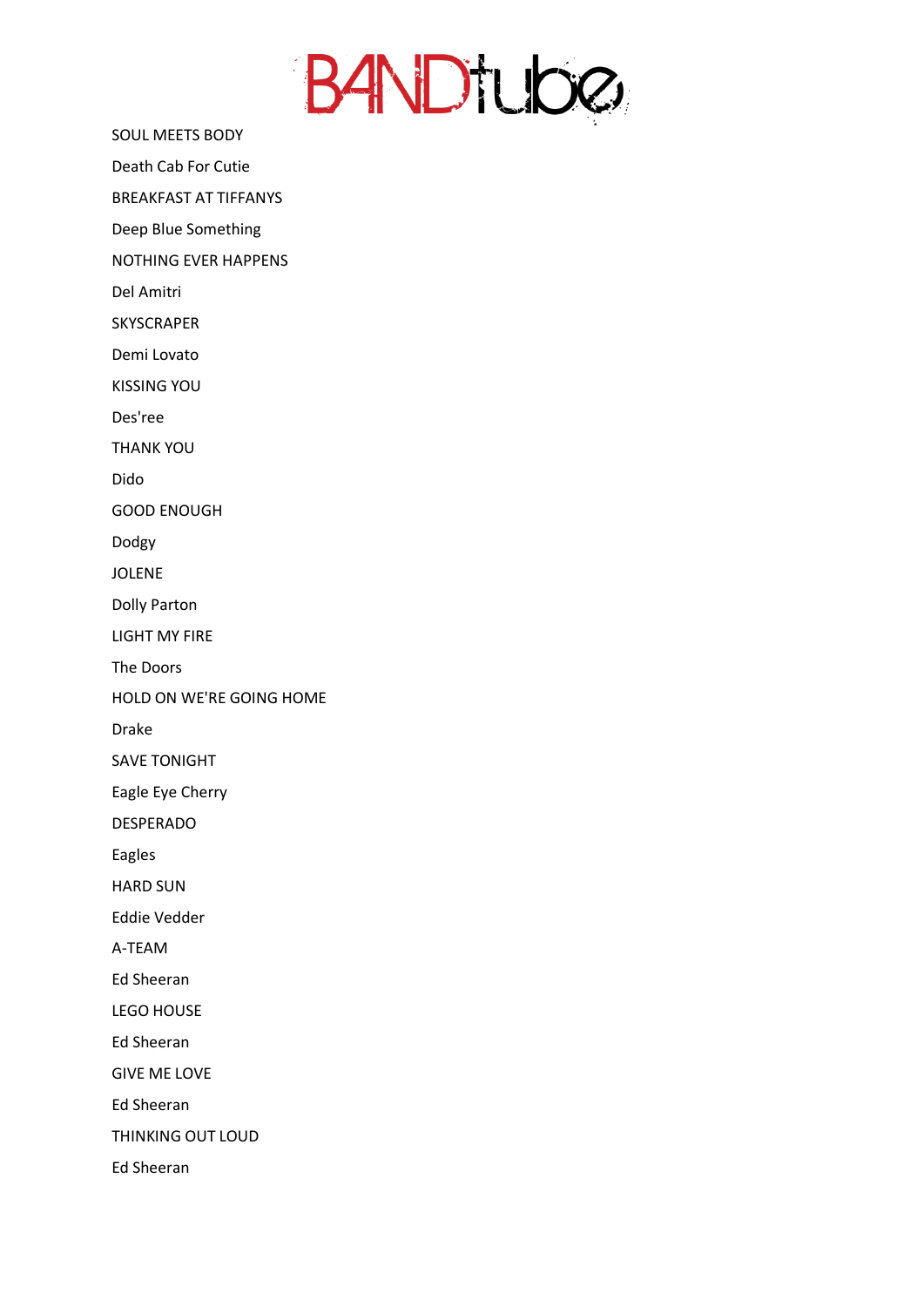

HOME

Edward Sharp & the Magnetic Zeros

PACK UP

Eliza Doolittle

SUMMERTIME

Ella Fitzgerald

**GHOST** 

Ella Henderson

GOODNESS GRACIOUS

Ellie Goulding

HOW LONG WILL I LOVE YOU

Ellie Goulding

STARRY EYED

Ellie Goulding

YOUR SONG

Elton John

BLUE MOON

Elvis Presley

THE WONDER OF YOU

Elvis Presley

NEXT TO ME

Emilie Sande

THAT'S HOW YOU KNOW

Enchanted

A LITTLE RESPECT

Erasure

AMERICAN BOY

Estelle

SONGBIRD

Eva Cassidy

MORE THAN WORDS

Extreme

SUGAR WE'RE GOING DOWN

Fall Out Boy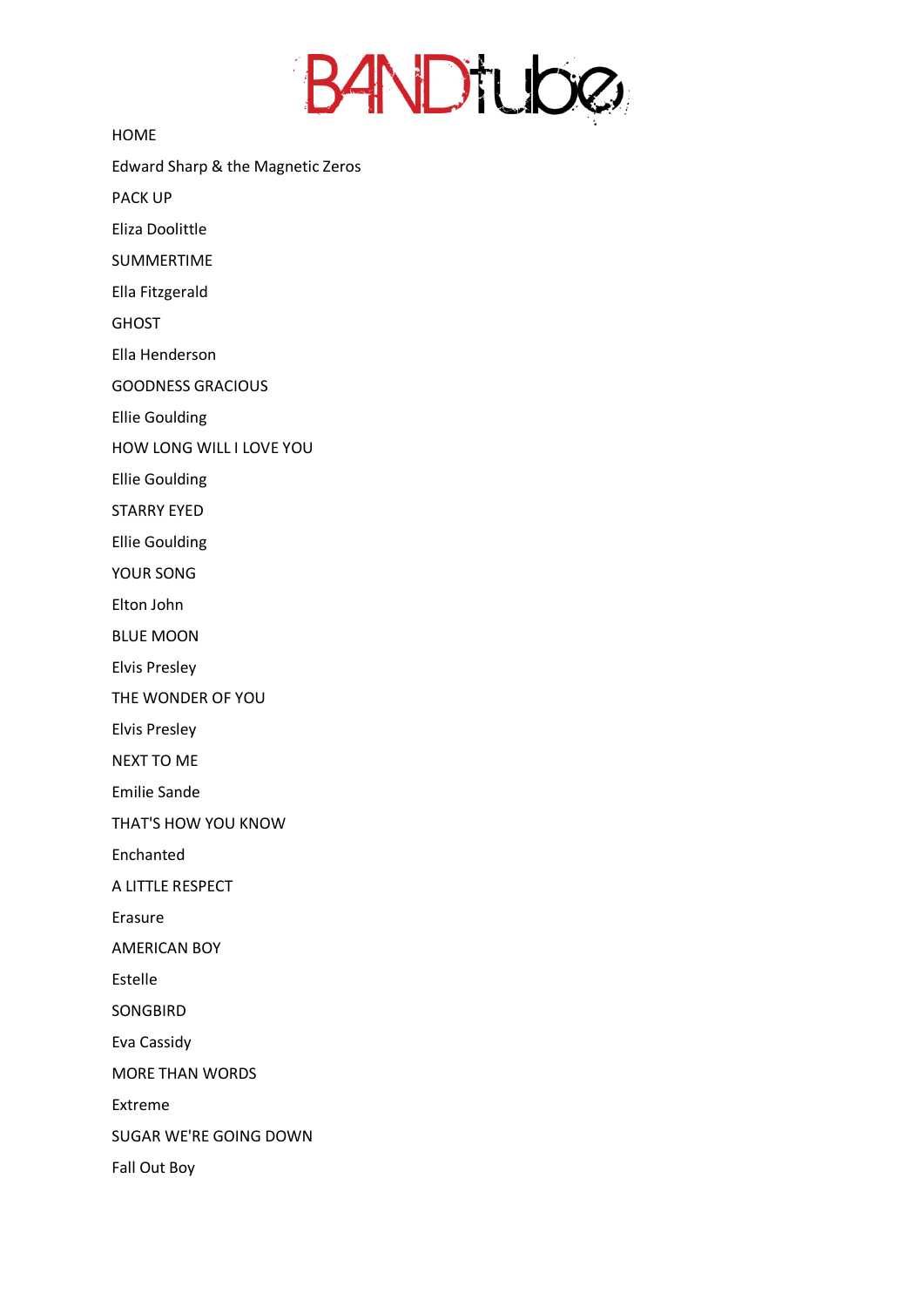

GRAND THEFT AUTUMN

Fall Out Boy

DON'T STOP

Fleetwood Mac

GO YOUR OWN WAY

Fleetwood Mac

TIMES LIKE THESE

Foo Fighters

EVERLONG

Foo Fighters

MY HERO

Foo Fighters

GIRL FROM IPANEMA

Frank Sinatra

FLY ME TO THE MOON

Frank Sinatra

OVER MY HEAD

The Fray

SUNSHINE

Gabrielle

BUDAPEST

George Ezra

SUMMERTIME

George Gershwin

CRAZY

Gnarls Barkley

IRIS

Goo Goo Dolls

SLIDE

Goo Goo Dolls

HERE FOR YOU

Gorgon CIty

PATIENCE

Guns N Roses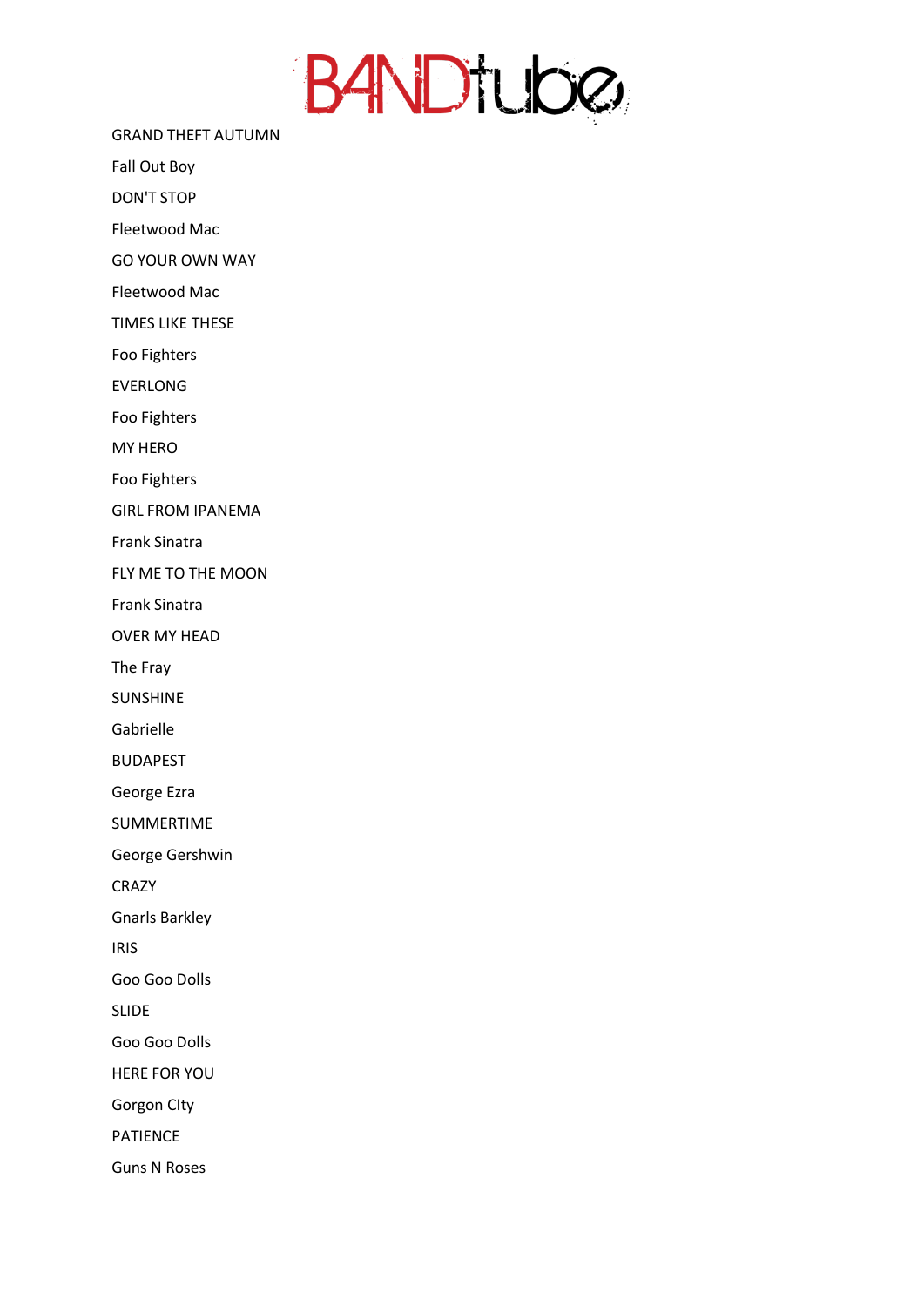

FALLING Haim EVERYBODY'S TALKIN' Harry Nilsson LET IT GO Idina Menzel RADIOACTIVE Imagine Dragons HIDE & SEEK Imogen Heap DRIVE Incubus WISH YOU WERE HERE Incubus AFTERLIFE Ingrid Michaelson YOUR LOVE KEEPS LIFTING ME HIGHER Jackie Wilson SITTING WAITING WISHING Jack Johnson BROKEN STRINGS James Morrison THIS BOY James Morrison YOU GIVE ME SOMETHING James Morrison VIRTUAL INSANITY Jamiroquai I WONT GIVE UP Jason Mraz PRICE TAG Jessie J HEAR YOU ME JIMMY EAT WORLD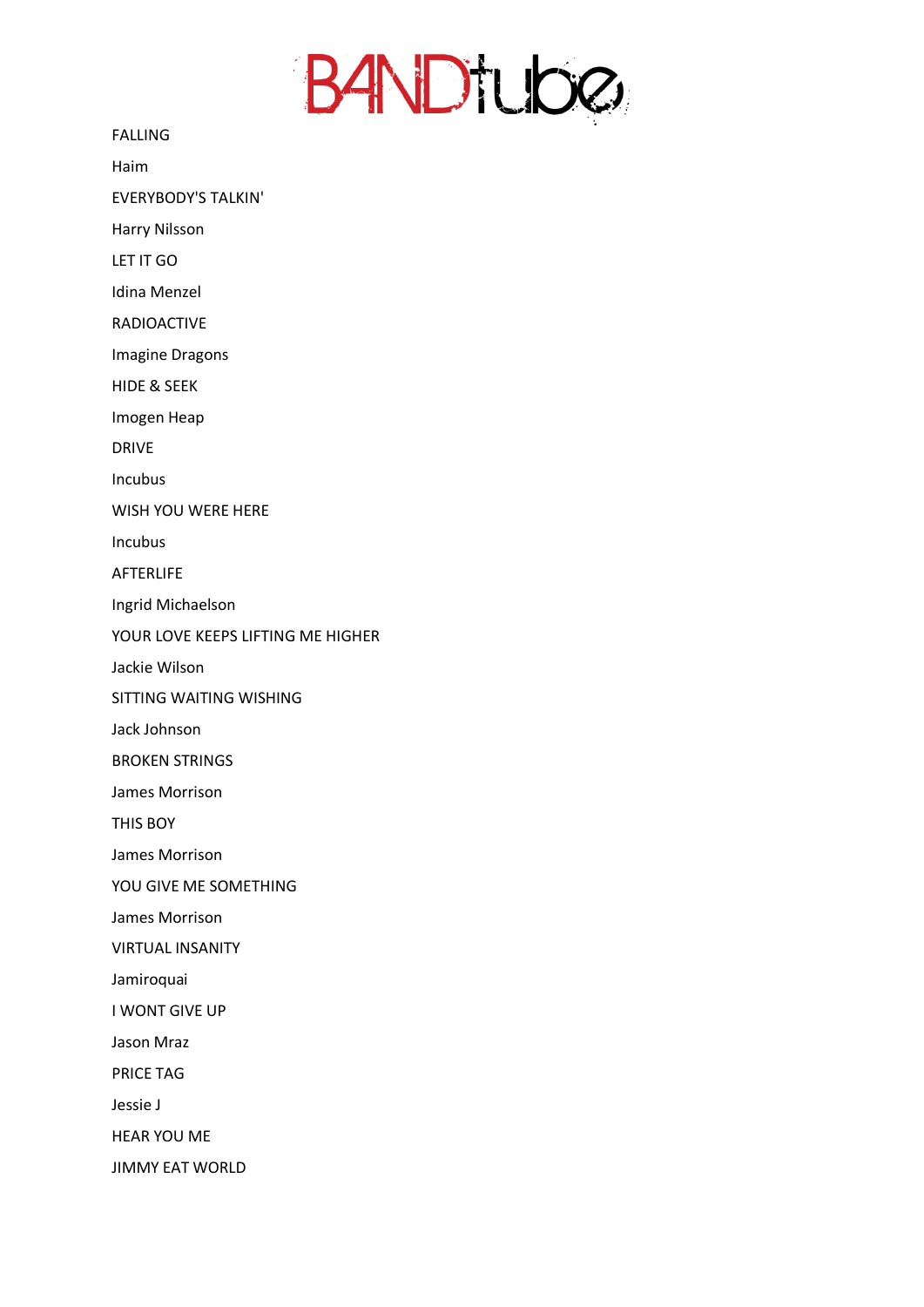## **BANDTUDO**

ALL OF ME

John Legend

NEON

John Mayer

FREE FALLING

John Mayer

PERFECTLY LONELY

John Mayer

WHY GEORGIA

John Mayer

HEARTBEATS

Jose Gonzalez

SUPER DUPER LOVE

Joss Stone

BABY

Justin Bieber

SENORITA

Just Timberlake

SUIT & TIE

Justin Timberlake

FOUNDATIONS

Kate Nash

BIRTHDAY

Katy Perry

CALIFORNIA GIRLS

Katy Perry

ROAR

Katy Perry

EVERYBODY'S CHANGING

Keane

SOMEWHERE ONLY WE KNOW

Keane

TRICK ME

Kelis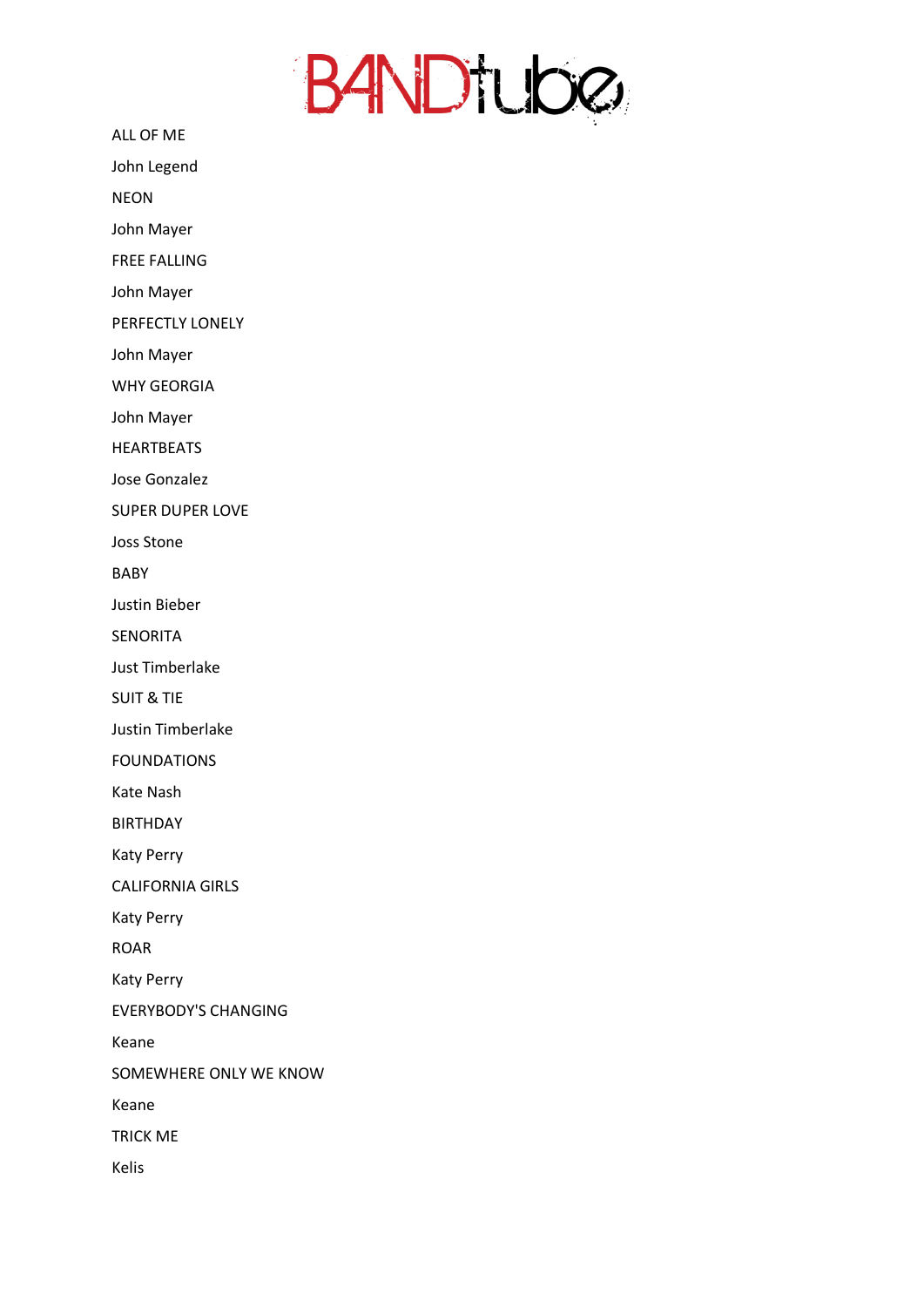## **BANDTUDO**

MILLIONAIRE

Kelis

DIE YOUNG

Kesha

HIDEAWAY

Kiesza

BE SOMEBODY

Kings of Leon

TALIHINA SKY

Kings of Leon

USE SOMEBODY

Kings Of Leon

HIGH HOPES

Kodaline

NAIVE

Kooks

SUDDENLY I SEE

KT Tunstall

NEED YOU NOW

Lady Antebellum

THERE SHE GOES

The La's

HALLELUJAH

Leonard Cohen

ELUSIVE

Lianne La Havas

NO ROOM FOR DOUBT

Lianne La Havas

BLIND

Lifehouse

YOU AND ME

Lifehouse

SMILE

Lilly Allen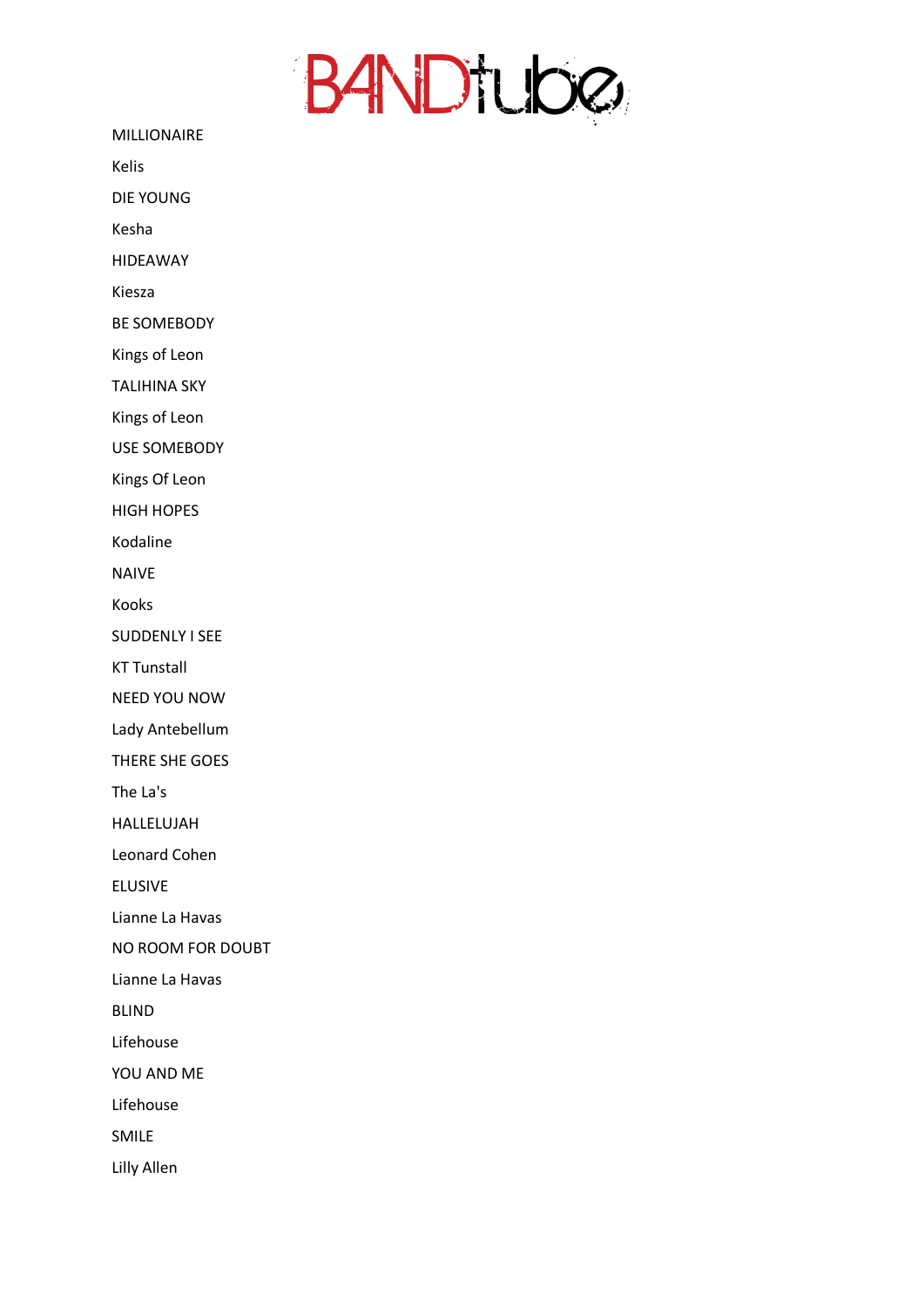

ALL NIGHT LONG

Lionel Ritchie

ROYALS

Lorde

Ho Hey

Lumineers

MOVES LIKE JAGGER

Maroon 5

SUGAR

Maroon 5

SUNDAY MORNING

Maroon 5

AINT NO MOUNTAIN HIGH ENOUGH

Marvin Gaye

TO BE IN LOVE

Masters At Work

PUSH

Matchbox Twenty

ALL ABOUT THAT BASS

Meghan Trainor

HOME AGAIN

Michael Kiwanuka

EVERYWHERE

Michelle Branch

PARTY IN THE USA

Miley Cyrus

CRAZY LOVE

MJ Cole

THE CAVE

Mumford & Sons

UNINTENDED

Muse

**TORN** 

Natalie Imbruglia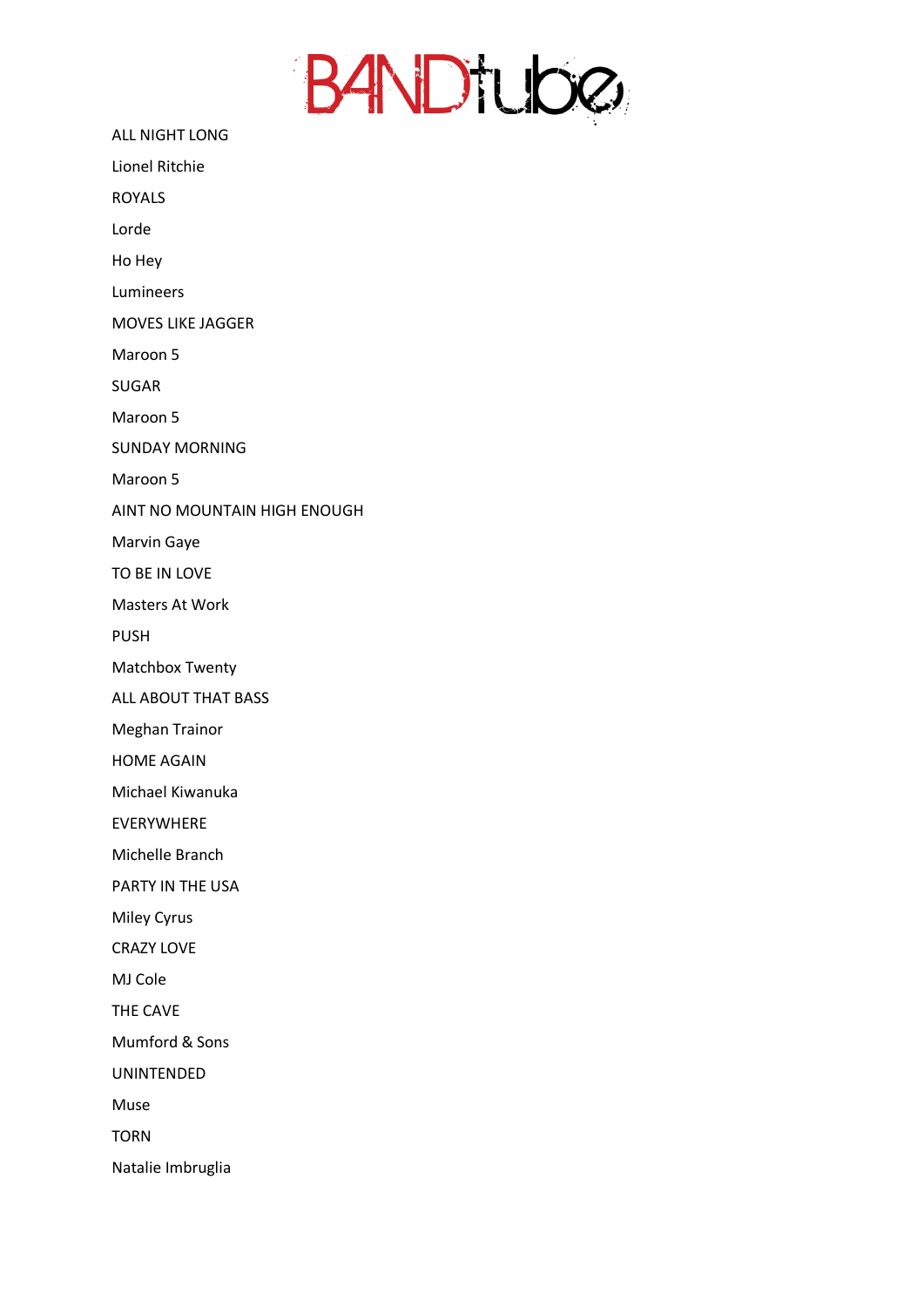

UNWRITTEN

Natasha Bedingfield

THESE WORDS

Natasha Bedingfield

I'M LIKE A BIRD

Nelly Furtado

**POWERLESS** 

Nelly Furtado

**TRY** 

Nelly Furtado

DREAM CATCH ME

Newton Faulkner

DON'T KNOW WHY

Norah Jones

SUNRISE

Norah Jones

GIRLFRIEND

Nsync

CHAMPAGNE SUPERNOVA

Oasis

DON'T LOOK BACK IN ANGER

Oasis

HALF THE WORLD AWAY

Oasis

STOP CRYING YOUR HEART OUT

Oasis

WONDERWALL

Oasis

THE ONE THAT I WANT

Olivia Newton John

FALLING SLOWLY

Once

LITTLE THINGS

One Direction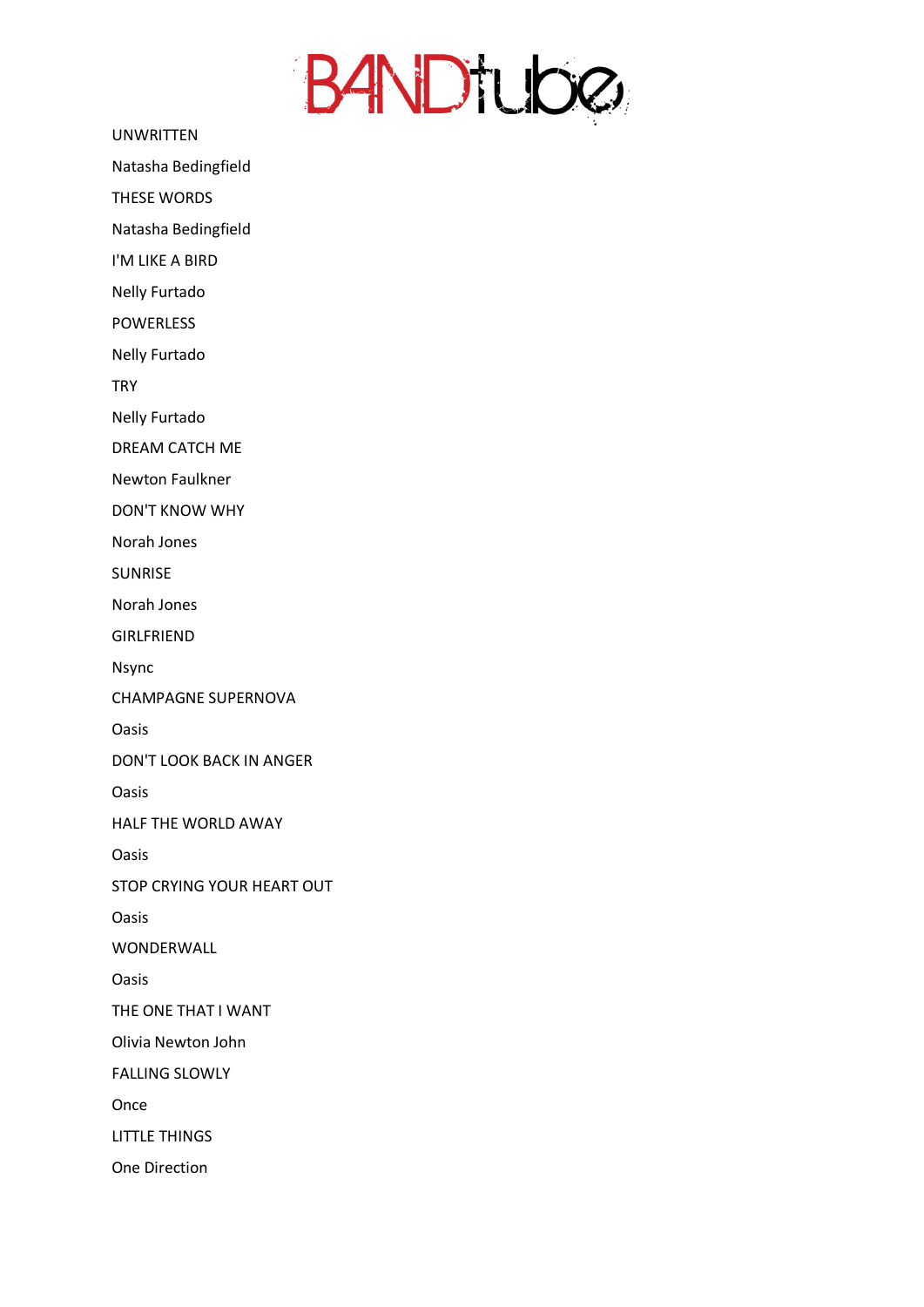

NIGHT CHANGES

One Direction

STEAL MY GIRL

One Direction

STORY OF MY LIFE

One Direction

COUNTING STARS

One Republic

SITTING ON THE DOCK OF THE BAY

Otis Redding

HEY YA

**Outkast** 

IRON SKY

Paolo Nutini

NEW SHOES

Paolo Nutini

THE ONLY EXCEPTION

Paramore

LET HER GO

Passenger

SLEEPYHEAD

Passion Pit

SOUTHERN SUN

Paul Oakenfold

GRACELAND

Paul Simon

YOUNG FOLKS

Peter, Bjorn & John

BABY I LOVE YOUR WAY

Peter Frampton

HAPPY

Pharrell Williams

WISH YOU WERE HERE

Pink Floyd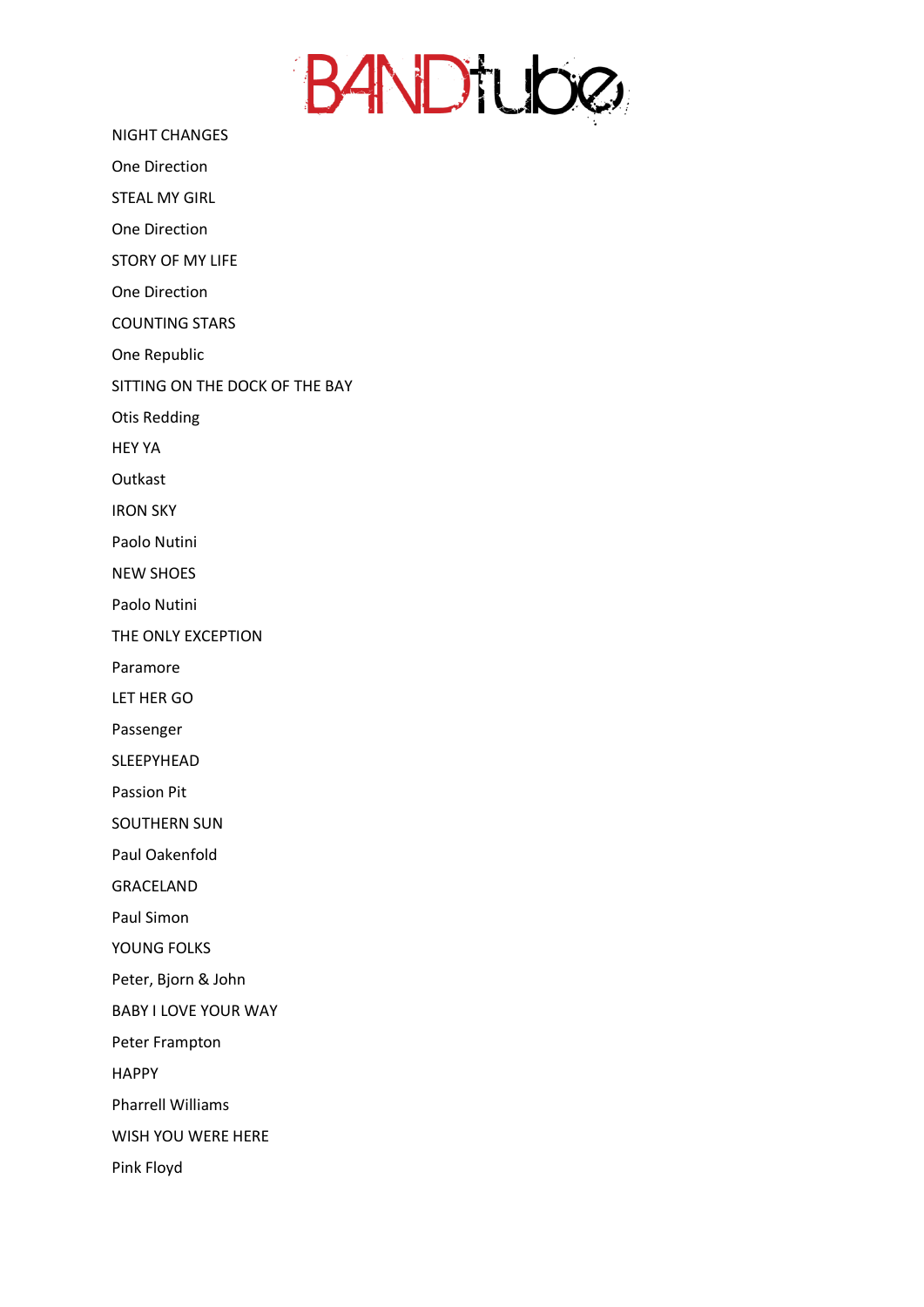

COLORS OF THE WIND

Pocahontas

MESSAGE IN A BOTTLE

The Police

ROXANNE

The Police

MOVING ON UP

Primal Scream

HIGH AND DRY

Radiohead

BABY I LOVE YOU

Ramones

**TROUBLE** 

Ray La Montagne

US

Regina Spektor

WE FOUND LOVE

Rhianna

I WANNA BE LIKE YOU

Robbie Williams

KILLING ME SOFTLY

Roberta Flack

WHEN THE STARS GO BLUE

Ryan Adams

SEND ME ON MY WAY

Rusted Root

I'M NOT THE ONLY ONE

Sam Smith

LA LA LA

Sam Smith

SMOOTH

Santana

BRAVE

Sara Bareilles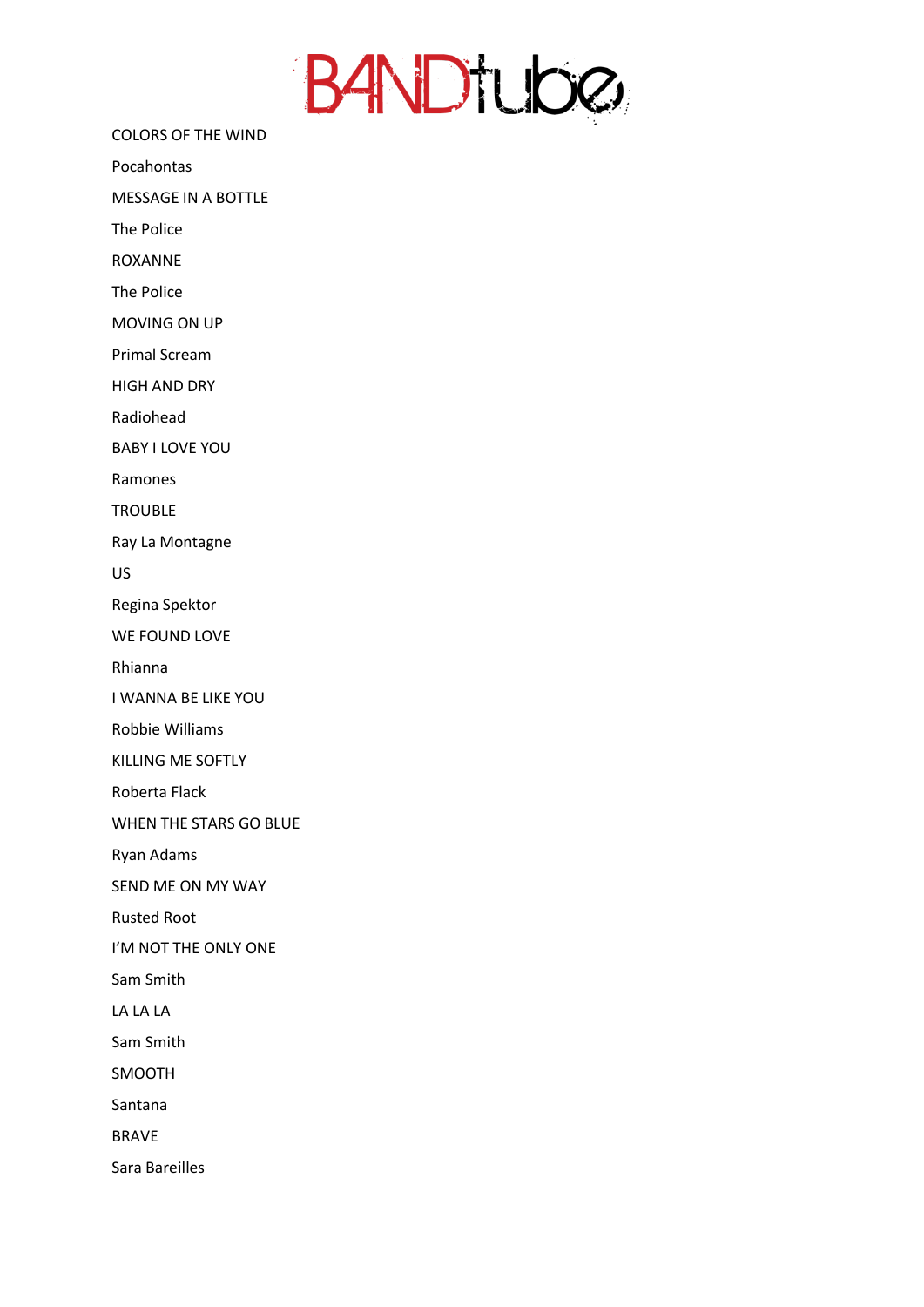

SECRET SMILE Semisonic EMPIRE Shakira ELASTIC HEART Sia TITANIUM Sia KISS ME Sixpence None The Richer TEARS OF JOY Slow Club CHASING CARS Snow Patrol CHOCOLATE Snow Patrol PLEASE PLEASE PLEASE The Smiths SAY YOU'LL BE THERE Spice Girls GROOVE JET Spiller DAKOTA Stereophonics THIS IS THE ONE Stone Roses LAST NIGHT The Strokes GIVE A LITTLE BIT Supertramp FLOWERS Sweet Female Attitude RULE THE WORLD Take That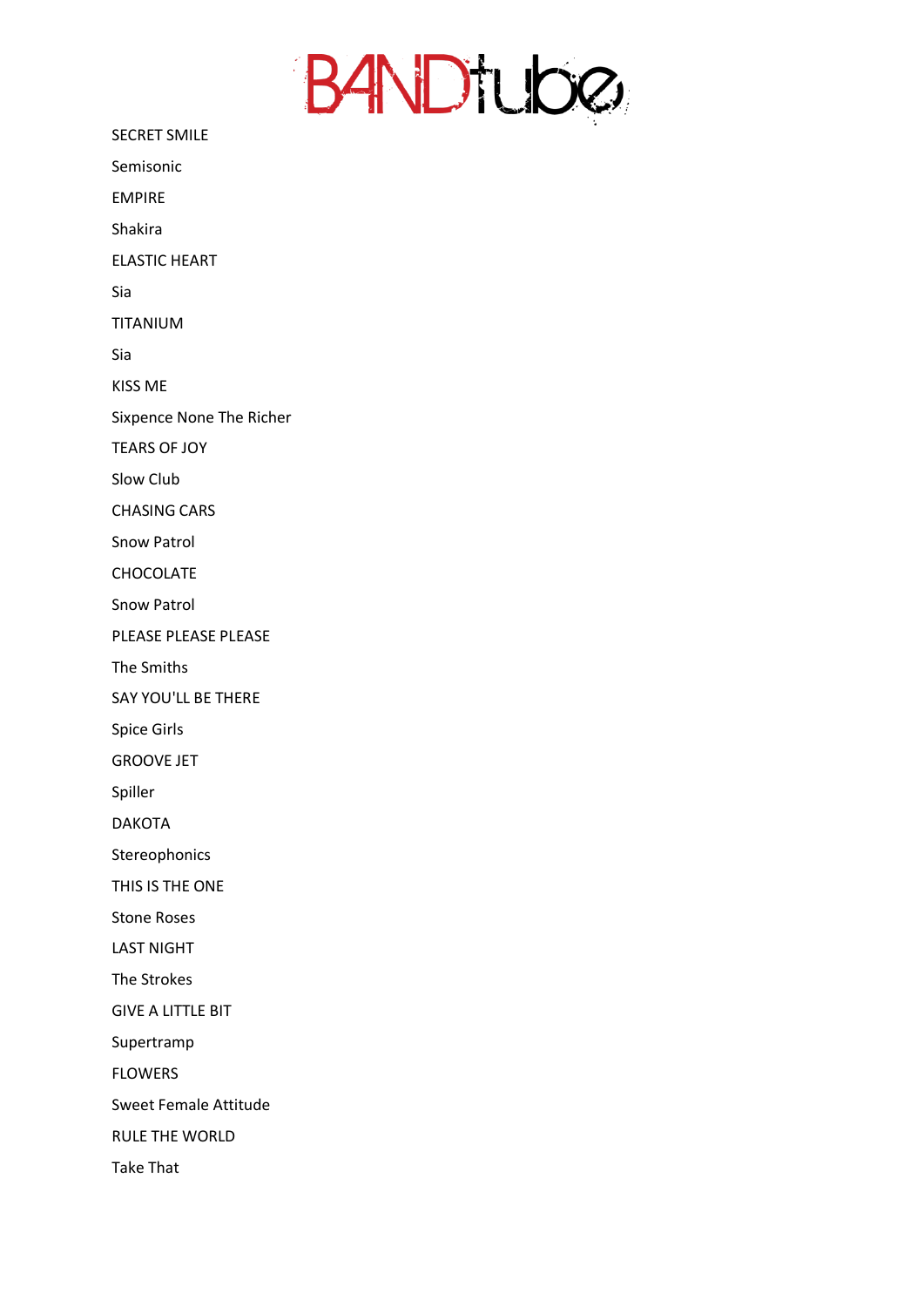

22 Taylor Swift BLANK SPACE Taylor Swift SHAKE IT OFF Taylor Swift WE ARE NEVER GETTING BACK TOGETHER Taylor Swift FREE FALLING Tom Petty DANCING IN THE MOONLIGHT Toploader FAST CAR Tracy Chapman FLOWERS IN THE WINDOW Travis SING Travis WHY DOES IT ALWAYS RAIN ON ME Travis I CAN'T HELP FALLING IN LOVE WITH YOU UB40 ALL I WANT IS YOU  $U2$ DIANE YOUNG Vampire Weekend RIPTIDE Vance Joy HAVE I TOLD YOU LATELY Van Morrison MY LOVE IS YOUR LOVE Whitney Houston SHELTER The XX